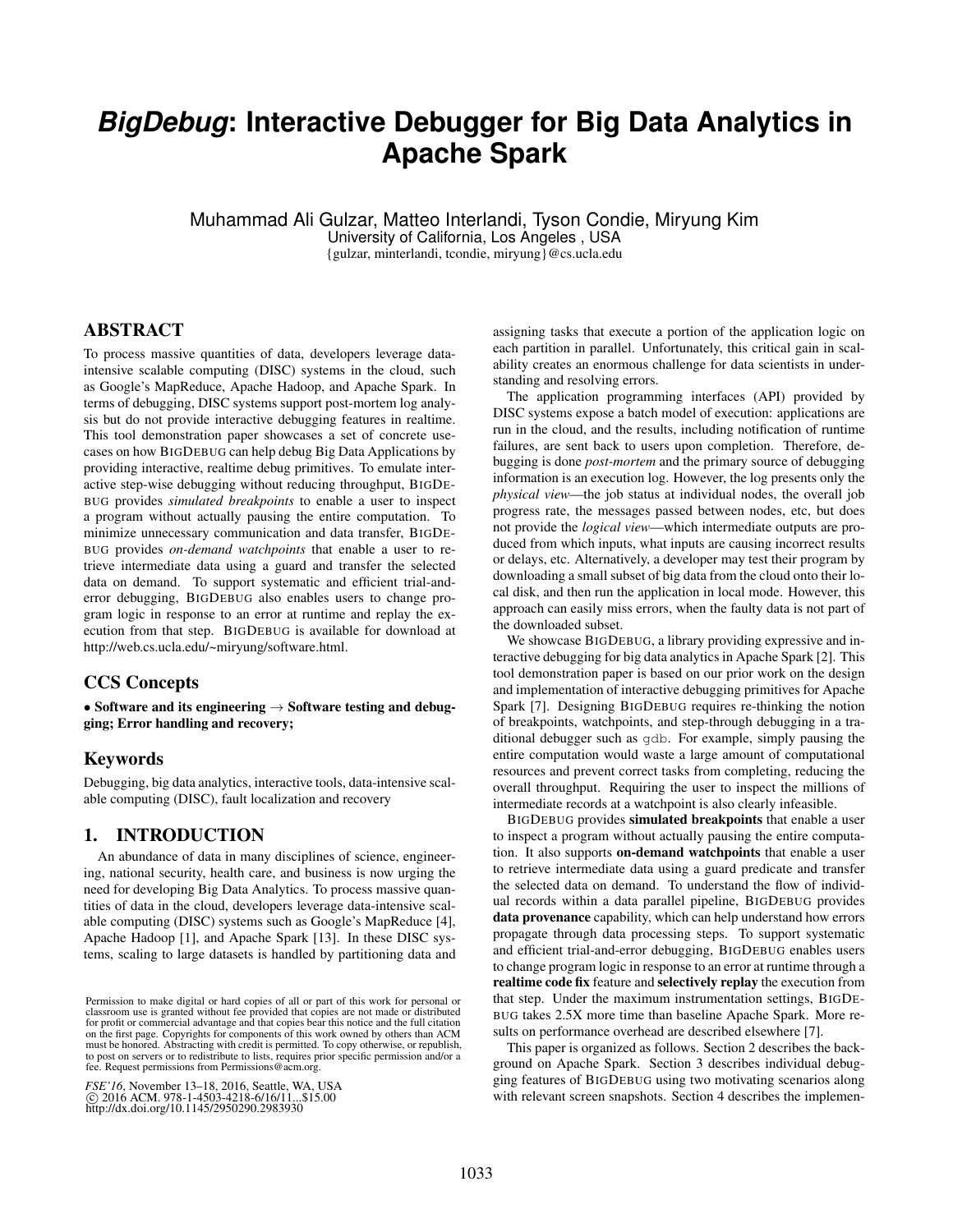```
1 val log = "s3n://xcr:wJY@ws/logs/enroll.log"
2 val text_file = spark.textFile(log)
3 val avg = text_file
        .map(line = > (line.split()[2],
            line.split()[3].toInt))
        .groupByKey()
        .map(v \implies (v \cdot 1, \text{ average}(v \cdot 2)))
        .collect()
```
Figure 1: College student data analysis program in Scala

tation details of BIGDEBUG. Section 5 describes related work and Section 6 concludes. The current version of BIGDEBUG only supports Spark programs written in Scala and it is publicly available at https://sites.google.com/site/sparkbigdebug/.

#### 2. BACKGROUND: APACHE SPARK

Apache Spark [2] is a large scale data processing platform that achieves orders-of-magnitude better performance than Hadoop MapReduce [1] for iterative workloads. BIGDEBUG targets Spark because of its wide adoption and support for interactive ad-hoc analytics. The Spark programming model can be viewed as an extension to the Map Reduce model with direct support for traditional relational algebra operators (e.g., group-by, join, filter). Spark programmers leverage Resilient Distributed Datasets (RDDs) to apply a series of transformations to a collection of data records (or tuples) stored in a distributed fashion *e.g.,* in HDFS [11].

Calling a transformation on an RDD produces a *new* RDD that represents the result of applying the given transformation to the input RDD. Transformations are lazily evaluated. The actual evaluation of an RDD occurs, when an action such as count or collect is called. The Spark platform consists of three main entities: a *driver program*, a *master* node, and a set of *workers*. The master node controls distributed job execution and provides a rendezvous point between the driver and the workers. Internally, the Spark master translates a series of RDD transformations into a Directed Acyclic Graph (DAG) of *stages*, where each stage contains some sub-series of transformations, until a *shuffle step* is required (*i.e.,* data must be re-partitioned). The Spark scheduler is responsible for executing each stage in topological order, with *tasks* that perform the work of a stage on input partitions. Each stage is fully executed before downstream dependent stages are scheduled. The final output stage evaluates the action that triggered the execution. The action result values are collected from each task and returned (via the master) to the driver program, which can initiate another series of transformations ending with an action.

# 3. MOTIVATING SCENARIOS WITH DE-BUG FEATURES

Suppose Alice is a Spark user and she wants to process all US college student data. Because of the massive size of the data, she cannot store and analyze the data in a single machine. Suppose that she intends to compute the average age of all college students in each year (freshman, sophomore, junior, and senior). She starts by parsing the data into appropriate data types and then groups the records for each category. Once she has all related records grouped together, she computes the average and then collects the final results. A sample input record is in the following format:

#### 1 Timothy Sophomore 21

The final program that Alice has written is shown in Figure 1. At line 2, she loads the US college student data from an Amazon S3 storage in the cluster. Line 4 reads each data record in the input data and generates a key value pair, where a key is the status category for a student and the value is the age of that student. At lines 5 and 6, she groups all records with respect to the key and calculates the average for each category. At line 7, she executes the job and requests the result to be sent to the driver.

#### *Simulated Breakpoint and Guarded Watchpoint*

To maximize the throughput in a big data debugging session, BIGDEBUG provides simulated breakpoints that enable a user to inspect a program state in a remote executor node without actually pausing the entire computation. When such breakpoint is in place, a program state is regenerated, on-demand, from the last materialization point, while the original process is still running in the background. The last materialization point refers to the last stage boundary before the simulated breakpoint. These materialization points are determined beforehand by Spark's scheduler.

To reduce developer burden in inspecting a large amount of intermediate records at a particular breakpoint within the workflow, BIGDEBUG's on-demand guarded watchpoints retrieve intermediate data matching a user-defined predicate and transfer the selected data on demand. Furthermore, BIGDEBUG enables the user to update the guard predicate at runtime, while the job is still running. This dynamic guard update feature is useful when the user is not familiar with the data initially, and she wants to gradually narrow down the scope of the intermediate records to be inspected.

For example, suppose that Alice wants to inspect the program state at line 3. She can insert a simulated breakpoint using BIGDEBUG's API i.e., simulatedBreakpoint  $(r =$ !COLLEGEYEAR.contains(r.split()[2])) with the guard predicate indicating that the second field is not one of the pre-defined college years. The benefit of this breakpoint combined with the guarded watchpoint is twofold. First, Alice can now inspect intermediate program results distributed across multiple nodes on the cloud, which is impossible in the original Spark. Second, she can also inspect records matching the guard predicate only, which tremendously reduces the inspection overhead.

While the Spark program instrumented with breakpoints is running on the cluster, Alice can use a web-based debugger interface by connecting to a configured port (4040 by default). Using this interface, she can view the DAG of the data flow program. On the left hand side of Figure 2, a yellow node in the DAG represents a breakpoint. Alice can use the code editor window on the right hand side to see the Spark program in execution. Statements with a breakpoint are tagged using a red arrow while the statement to be executed next is highlighted in blue.



Figure 3: A user can edit the guard predicate using an editor.

#### *Realtime Code Fix*

After inspecting a program state at a breakpoint, if a user decides to patch code appearing later in the pipeline, she can use the realtime code fix feature to repair code on the fly. In this case, the original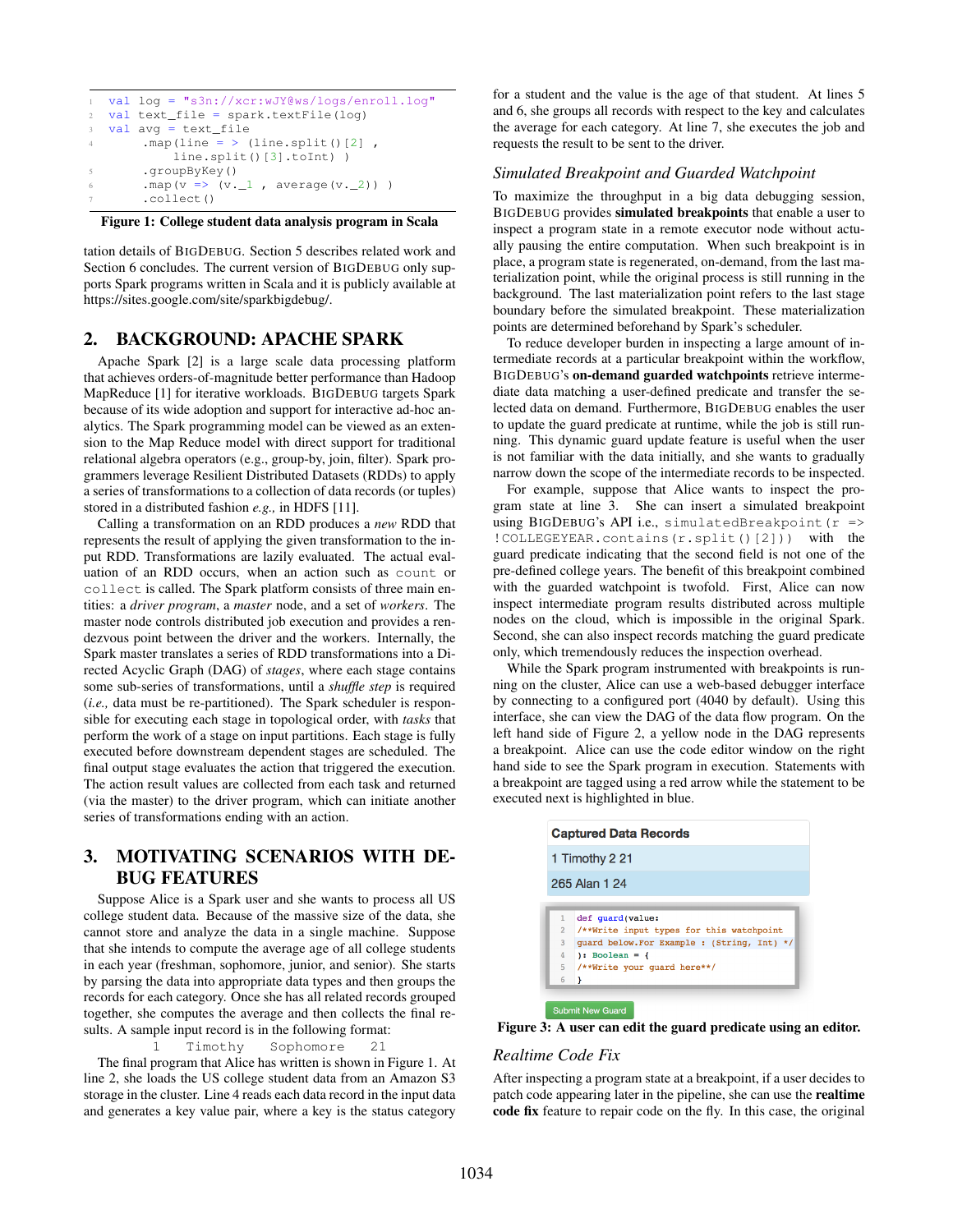

Figure 2: BIGDEBUG extends Spark's user interface to provide runtime debugging features

job is canceled and a new job is created from the last materialization point before the breakpoint. This approach avoids restarting the entire job from scratch.

For example, in Figure 2, since a simulated breakpoint is in place, BIGDEBUG records the last materialization point before the breakpoint, in this case, after textFile. While the job is still executing, Alice can inspect the internal program state at the breakpoint. She can click on the green node on the DAG, which redirects her to a new web page, where intermediate records are displayed. When she requests to view the internal program state, the captured records from the guarded watchpoint are transferred to the driver node and displayed as shown in Figure 3. Upon viewing the intermediate records at a breakpoint, Alice discovers that some records use number 2 instead of Sophomore to indicate the status year.

#### 1 Timothy 2 21

From this outlier record, Alice immediately learns that her program should handle records with a status year written in numbers. To apply realtime code fix, Alice can click on the corresponding transformation, in this case, map transformation marked in blue in the DAG. She can then insert a new user-defined function to replace the old user-defined function using a code editor shown in Figure 3. The code fix can now handle status year both in number and string formats. When Alice presses a submit button, BIGDE-BUG compiles and redistributes the new user-defined function to each worker node and restarts the job from the latest materialization point. When the job finishes its execution, the final result after the fix is shown to Alice. In addition to a realtime code fix feature, Alice may use resume and step over as control commands. These control commands are available in BIGDEBUG's UI.

### *Crash Culprit Remediation*

In normal Spark, a runtime exception terminates the whole job, throwing away hours of computation while giving no information of the root cause of the error. When a Spark program fails with a runtime exception on the cluster, BIGDEBUG reports a crash culprit record in the intermediate stage but also identifies a crashinducing input(s) in the original input data. While waiting for

a user intervention, BIGDEBUG runs pending tasks continuously to utilize idle resources in order to achieve high throughput. If a crash occurs, the original job keeps on running, while the user is notified of the fine-grained details of the crash. Once the crash culprit is reported to the user, the user can choose among three crash remediation options. First, a user can choose to skip the crash inducing record. The final output, in this case, will not reflect the skipped records. Second, a user can modify crash culprit records in realtime, so that the modified record can be injected back into the pipeline. Third, a user can repair code. The whole process of modifying crash culprits is optimized through lazy remediation. While the user takes time to resolve crash culprits, BIGDEBUG continues processing the rest of the records, while also reporting any additional crashing record. More details about crash remediation methods are discussed elsewhere [7].

Suppose that, after several hours of computation, a runtime exception occurs during the data processing. BIGDEBUG alerts Alice on the intermediate record responsible for the crash. These alerts turn the corresponding transformation node of the DAG to be red and highlight the corresponding code line in the main editor window to be red as well. When Alice clicks on the red node in the DAG, she is redirected to the crash culprit page of Figure 4. This page contains precise and useful information about the following crash culprit record:

#### 1221 Matthew 4 24yr

When Alice is informed of the crash culprit record, BIGDEBUG continues executing the rest of the records and waits for the crash resolution from Alice. Alice may skip or modify the crash inducing intermediate record directly. Figure 4 shows the options provided on the UI to perform these remediation operations on the crashinducing records. Alice skips the crashing record by pressing the Skip button on the crash culprit UI. BIGDEBUG also allows the batch repair of modifying all crash-inducing records at once using a user-defined repair script.

#### *Forward and Backward Tracing*

BIGDEBUG supports fine-grained tracing of individual records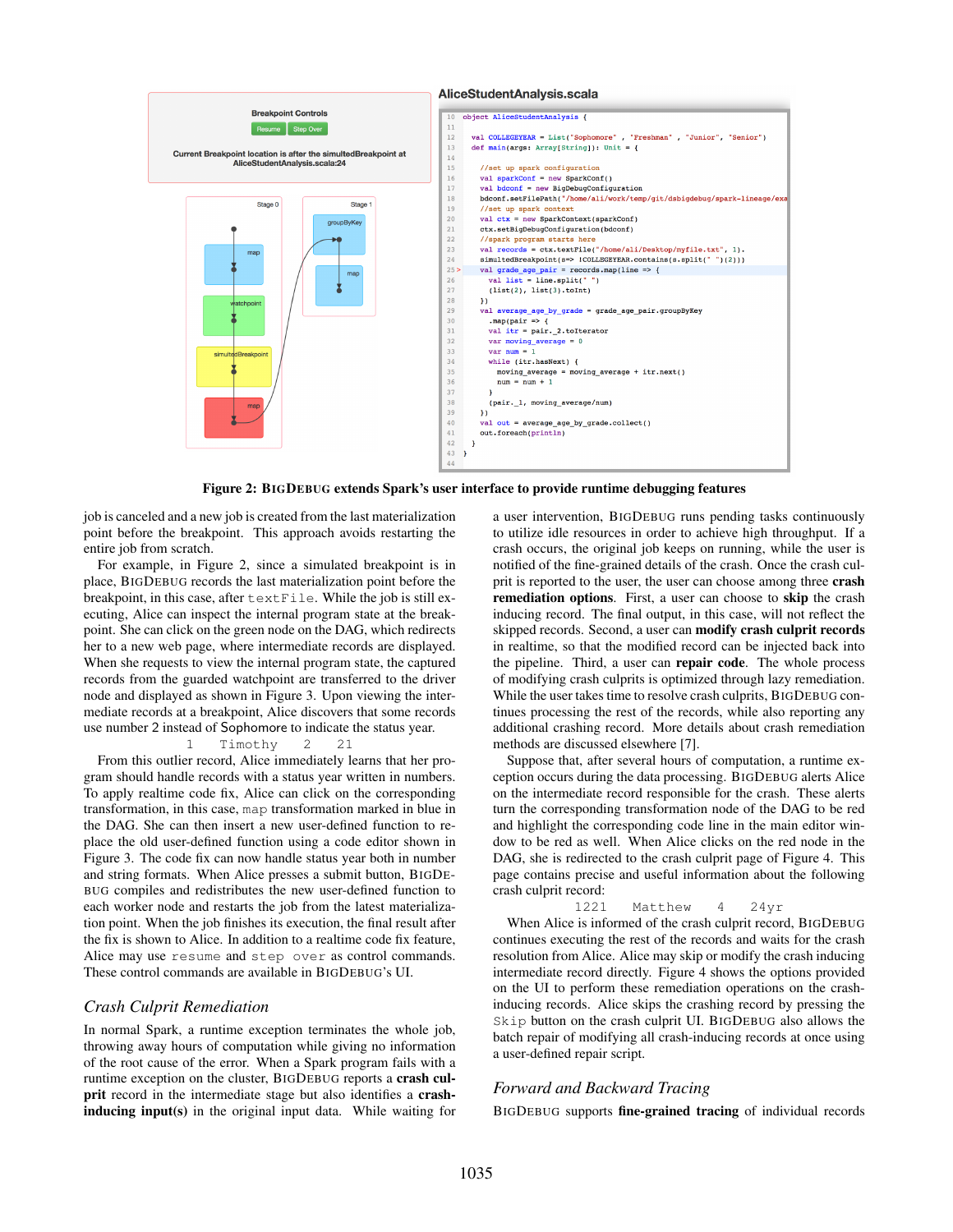| <b>Crashed Data Recrods</b>          |             |                       |
|--------------------------------------|-------------|-----------------------|
| <string>1221 Matthew 4 24yr</string> |             |                       |
| <b>Modify</b>                        | <b>Skip</b> | <b>Trace To Input</b> |

Figure 4: A user can either modify or skip the crash inducing records

by invoking a data provenance query on the fly. The *data provenance* problem in the database community refers to identifying the origin of final (or intermediate) output. Data provenance support for DISC systems is challenging, because operators such as aggregation, join, and group-by create many-to-one or many-to-many mappings for inputs and outputs and these mappings are physically distributed across different worker nodes. BIGDE-BUG uses data provenance capability implemented through an extension of Spark's RDD abstraction [8].

Fine-grained tracing allows users to reason about the faults in the program output or intermediate results, and explain why a certain problem has occurred. Using backward tracing, a crash culprit record can be traced back to the original inputs responsible for the crash record. Forward tracing allows user to find the output records affected by a selected input.

For example, during crash remediation, Alice can invoke forward and backward tracing feature at runtime to find the original input records responsible for the crash. On the crash culprit UI, Alice can invoke the backward tracing query by pressing the *trace to input* button. BIGDEBUG performs backward tracing in a new process to trace crash-inducing records in the original input data. Alice can also perform step-by-step backward tracing, showing all intermediate records tracing back to crash-inducing input records.

### *Fine-Grained Latency Monitoring*

In big data processing, it is important to identify which records are causing delay. To localize performance anomalies at the record level, BIGDEBUG wraps each operator with a latency monitor. For each record at each transformation, BIGDEBUG computes the time taken to process each record, keeps track of a moving average, and sends a report to the monitor, if the time is greater than  $k$  standard deviations above the moving average, where default  $k$  is 2.

# 4. IMPLEMENTATION

The API for BIGDEBUG is shown in Figure 5 and targets Scala programs. All the features in BIGDEBUG is supported through the corresponding web-based user interface. BIGDEBUG extends the current Spark UI and provides a live stream of debugging information in an interactive and user-friendly manner. A screenshot of this interface is shown in Figure 2. Instead of creating a wrapper of existing Spark modules to track the input and output of each stage, BIGDEBUG directly extends Spark to monitor pipelined intra-stage transformations; its API extends the current RDD interface of Spark. A user can use function calls like watchpoint() and simulatedBreakpoint() on an RDD object to insert watchpoints and breakpoints. BIGDEBUG allows user to enable crash and latency monitoring on individual RDDs by calling appropriate methods on that RDD object. Tracing works at the granularity of each job and can be enabled or disabled through a LineageContext. All debugger control commands are linked with a driver that broadcasts the debugger control information to each worker. The runtime code patching is received and compiled

```
1 //RDD.scala
2 abstract class RDD[T: ClassTag](
3 ....
   4 def watchpoint(f: T => Boolean): RDD[T]
5 def simulatedBreakpoint
   6 def simulatedBreakpoint(f:T => Boolean)
   7 def enableLatencyAlert(set : Boolean)
   def setCrashConfiguration(set :
       CrashConfiguration)
   def setFunction(f : T => U)
10 def goBackAll: LineageRDD
11 def goNextAll: LineageRDD
12 def goBack: LineageRDD
13 def goNext: LineageRDD
14 ...
```
#### Figure 5: BIGDEBUG's API

at a driver and is then loaded into each worker, where an instrumented task is running.

# 5. RELATED WORK

Fisher et al. interviewed 16 data analysts at Microsoft and studied the painpoints of big data analytics tools [5]. Their study finds that a cloud-based computing solution makes it far more difficult to debug. Xu et al. parse console logs and combine source code analysis to detect abnormal behavior [12]. Fu et al. map free-form text messages in log files to logging statements in source code [6]. None of these post-mortem log analysis approaches help developers debug DISC applications in realtime.

Inspector Gadget [9] is a framework proposal for monitoring and debugging data flow programs in Apache Pig [10]. The proposal is based on informal interviews with 10 Yahoo employees who write DISC applications. While Inspector Gadget proposes features such as step-through debugging, crash culprit determination, tracing, etc., it simply lists desired debug APIs, but leaves it to others to implement the proposed APIs. Arthur is a post-hoc instrumentation debugger that targets Spark and enables a user to selectively replay a part of the original execution [3]. However, a user can only perform *post-mortem* analysis and cannot inspect intermediate results at runtime. It also requires a user to write a custom query for post-hoc instrumentation. To localize faults, Arthur requires more than one run. In our prior work, we describe the design and evaluation of interactive debugging primitives [7] and data provenance for Apache Spark [8]. This demonstration paper builds on these prior works to showcase the UI and tool features of BIGDEBUG.

# 6. FUTURE WORK

BIGDEBUG offers interactive debugging primitives for an inmemory data-intensive scalable computing (DISC) framework. In terms of future work, instead of having a user specify a guard for an on-demand watchpoint, extracting data invariants from intercepted intermediate results may be useful for helping the user debug a DISC program. Another area for future work is tool-assisted automated fault localization in BIGDEBUG. For example, with the help of automated fault localization, we envision that a user can isolate the trace of failure-inducing workflow, diagnose the root cause of an error, and explain the cause-effect chain for unexpected results.

# 7. ACKNOWLEDGMENT

We thank the anonymous reviewers for their comments. Participants in this project are in part supported through NSF CCF- 1527923, CNS-1239498, CCF-1460325, CNS-1161595, IIS-1302698, CNS-1351047, and NIH U01HG008488.